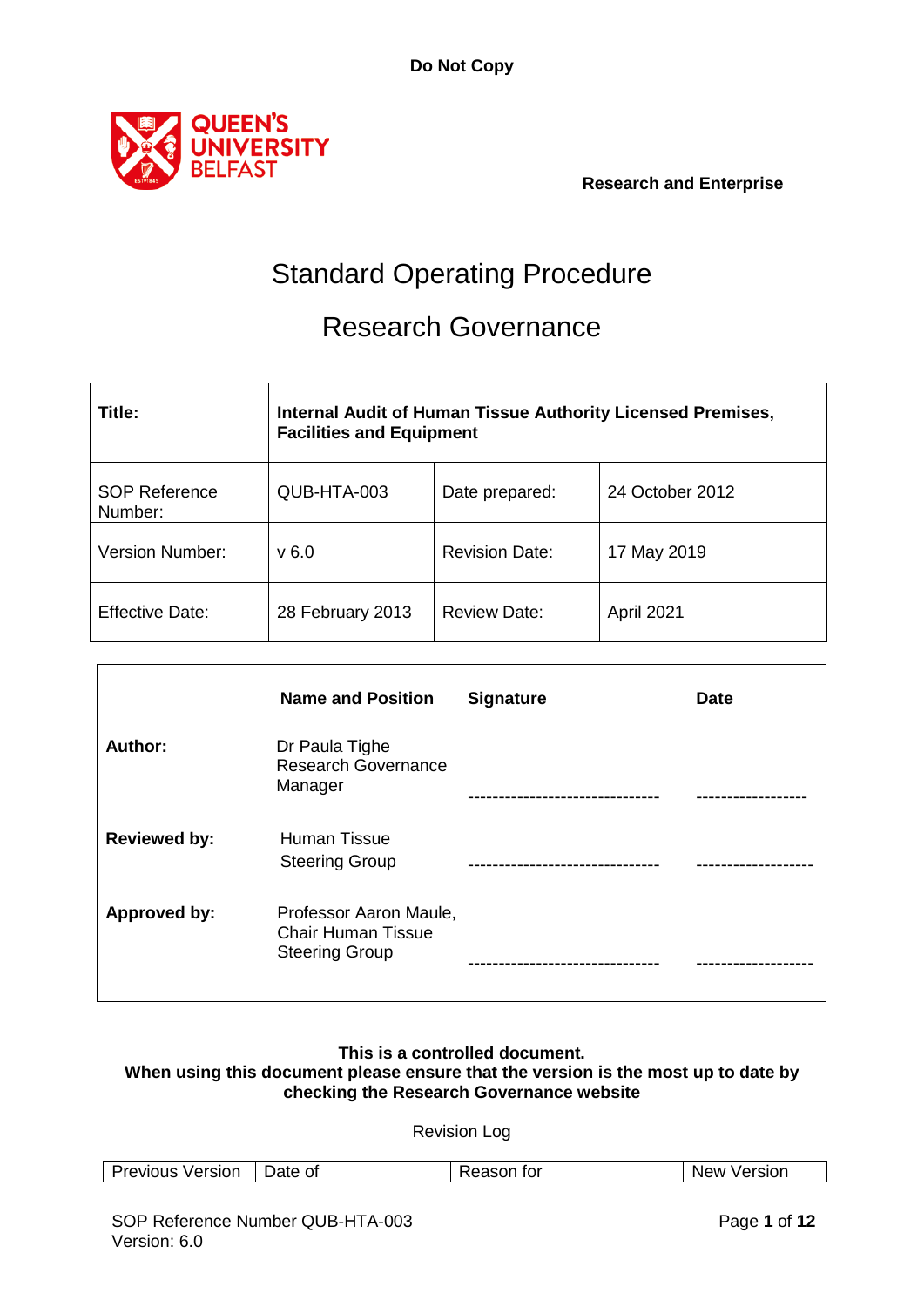| number      | Review/Modification | Review/Modification                                                                                                                | Number |
|-------------|---------------------|------------------------------------------------------------------------------------------------------------------------------------|--------|
| Version 1.0 | 20/06/2013          | Update of location names                                                                                                           | 2.0    |
| Version 2.0 | 07/01/2014          | Inclusion of a PD from<br>another area in the audit<br>process and change of<br>name for Centre for Vision<br>and Vascular Science | 3.0    |
| Version 3.0 | 06/10/2014          | Periodic review. Queen's<br>Online replaced by<br><b>Research Governance</b><br>Website included on cover<br>page.                 | 4.0    |
| Version 4.0 | 10/04/2017          | Review in response to<br>Human Tissue Authority's<br>Codes of Practice and<br>Standards update.                                    | 5.0    |
| Version 5.0 | 17/05/2019          | Periodic review. Logo and<br>name of Chair updated on<br>cover page. Web links<br>updated.                                         | V6.0   |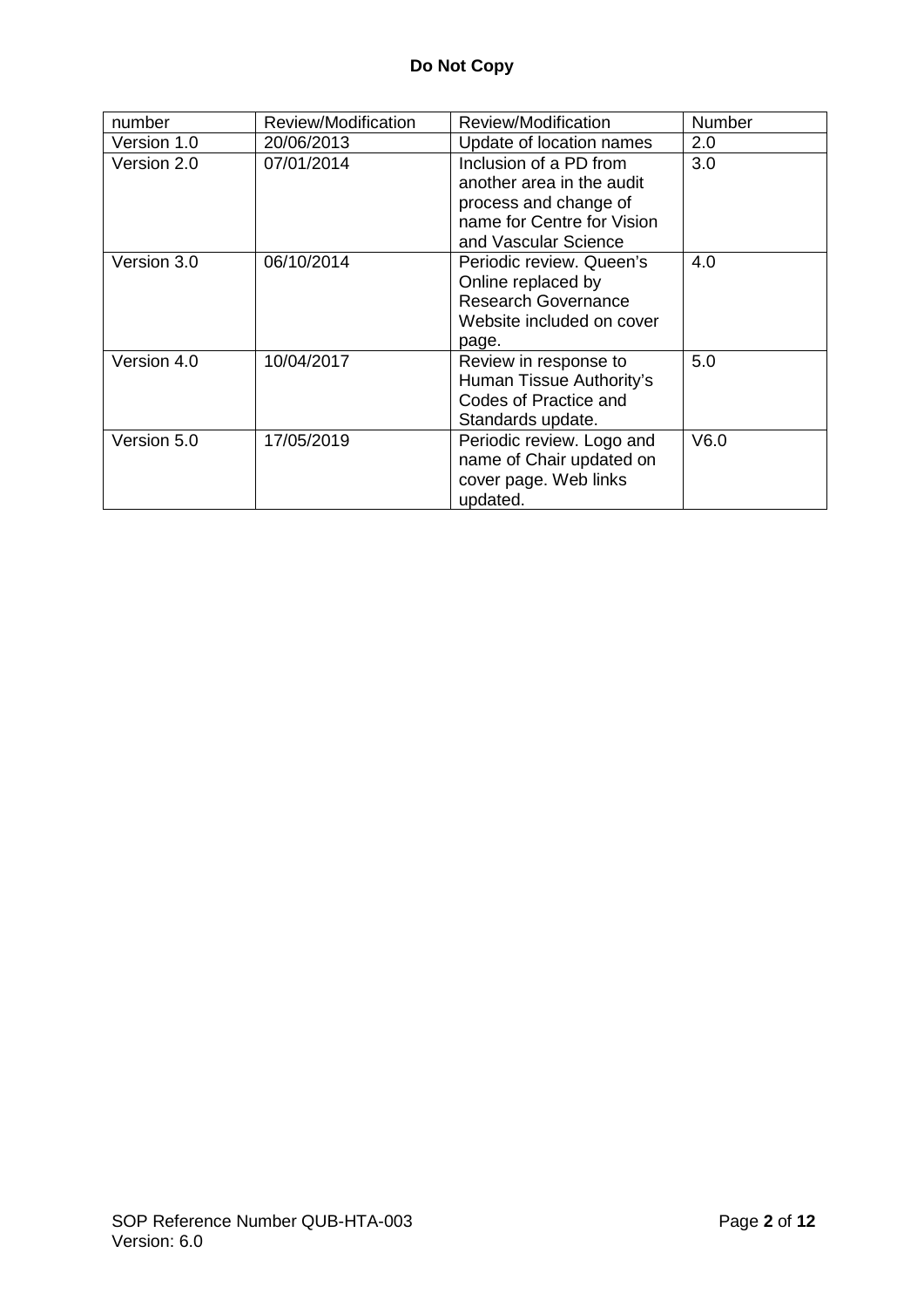#### **1. Purpose**

This Standard Operating Procedure (SOP) describes the procedures for the internal audit of premises licenced by the Human Tissue Authority (HTA) at the Queen's University of Belfast. The audit process will ensure that the premises, facilities and related equipment are fit for purpose and comply with the licensing standards required by the HTA and by the University's procedures for Human Tissue.

#### **2. Introduction**

The Human Tissue Act 2004 (HT Act) came into force on the 1 September 2006 and provides a framework for regulation of activities involving the removal, storage, use and disposal of human tissue. The HTA licenses premises to undertake such activities and sets out standards that establishments are expected to meet to ensure compliance with the HT Act. The University will conduct internal audits of licenced premises, the associated equipment and local systems to ensure compliance with the HT Act is maintained and provide assurances that the expected standards are adhered to.

#### **3. Scope**

This SOP applies to all University premises licensed by the HTA. It applies to all members of University staff; both academic and support staff as defined by Statute 1 and including honorary staff and students.

#### **4. Responsibilities**

#### **4.1 Research Governance Team**

The Research Governance Team will conduct the audit of HTA licenced premises, facilities and related equipment within the University. The Research Governance Team will be responsible for undertaking the audit process accordance with this SOP, reviewing compliance and providing an audit report to the Human Tissue Steering Group (HTSG). When issues of noncompliance are identified, the Research Governance Team, in collaboration with the PD for the area and Designated Individual (DI), will draft a plan detailing the corrective action to be taken and the timescale required for implementation.

#### **4.1 Person Designated**

The Research Governance Team will be accompanied by a Person Designated (PD) for the area. A PD from another area will also take part in the audit process to enhance shared learning. The PDs are responsible for undertaking the audit process, as described in this SOP, in conjunction with the Research Governance Team.

#### **4.2 Designated Individual**

The DI is responsible for ensuring compliance with the conditions of the HTA licence and that the premises are suitable for the purpose. The DI can participate in the audit process at his/her discretion.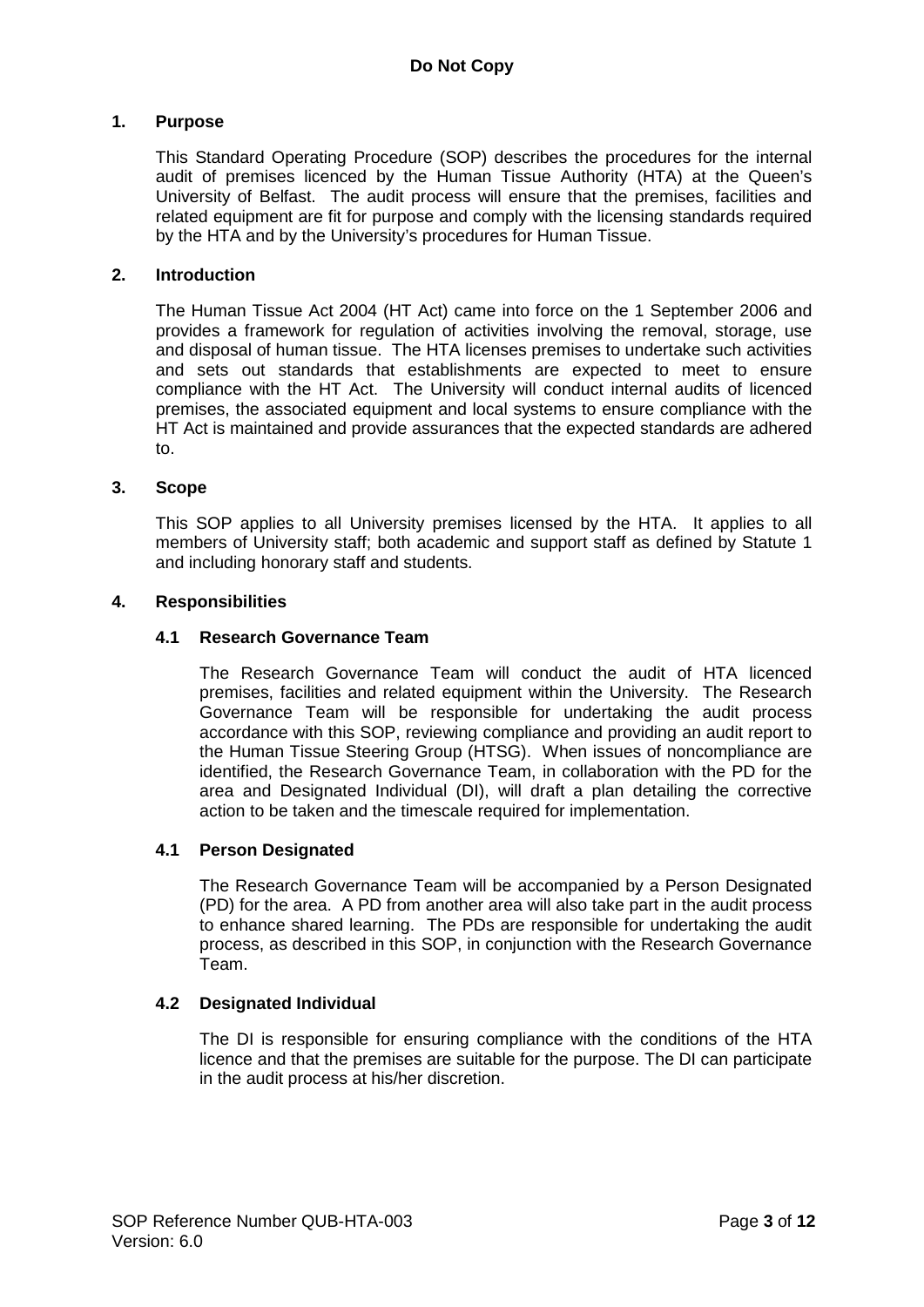#### **4.3 Human Tissue Steering Group**

The HTSG is responsible for reviewing the audit report prepared by the Research Governance Team, highlighting areas of good practice for shared learning and endorsing recommendations for improvement.

#### **5. Procedure**

#### **5.1 Preparation for Audit**

The Research Governance Team will liaise with the PD to determine the schedule for the audits, including date, time and venue and identify any additional personal in the area that may need to be present. A mutually convenient date will be arranged and the area to be audited will be advised and sent a copy of the audit template (Appendix 1). The individuals to be notified will depend on the area to be audited but may include Centre Managers, School Managers, Directors of Research or Head of Schools as appropriate.

#### **5.2 Frequency**

All HTA licenced premises will be audited every three years or more frequently if requested by the DI or PD.

#### **5.3 Locations to be inspected**

The following sites will be subject to inspection:

#### MBC/BCH Licence 12044

- Centre for Cancer Research and Cell Biology;
- Centre for Experimental Medicine
- School of Pharmacy:
- Northern Ireland Molecular Pathology Laboratory:
- David Keir Building.

#### RVH Licence 12059

• Centre for Public Health.

#### Anatomy Licence 12113

• Anatomy licenced area, Centre for Biomedical Sciences Education.

#### **5.4 Audit Process**

The audit process will be carried out in accordance with the audit template detailed in Appendix 1.

The audit process will determine the compliance of the premises with HTA standards by inspection of the following:

- Local documentation, procedures and risk assessments;
- Security and access control systems;
- Environmental controls and health and safety;
- Storage facilities (including monitoring and tracking systems);
- **Transportation arrangements:**
- Disposal arrangements;
- Equipment maintenance and training;
- Relevant data storage systems (hardcopy and electronic).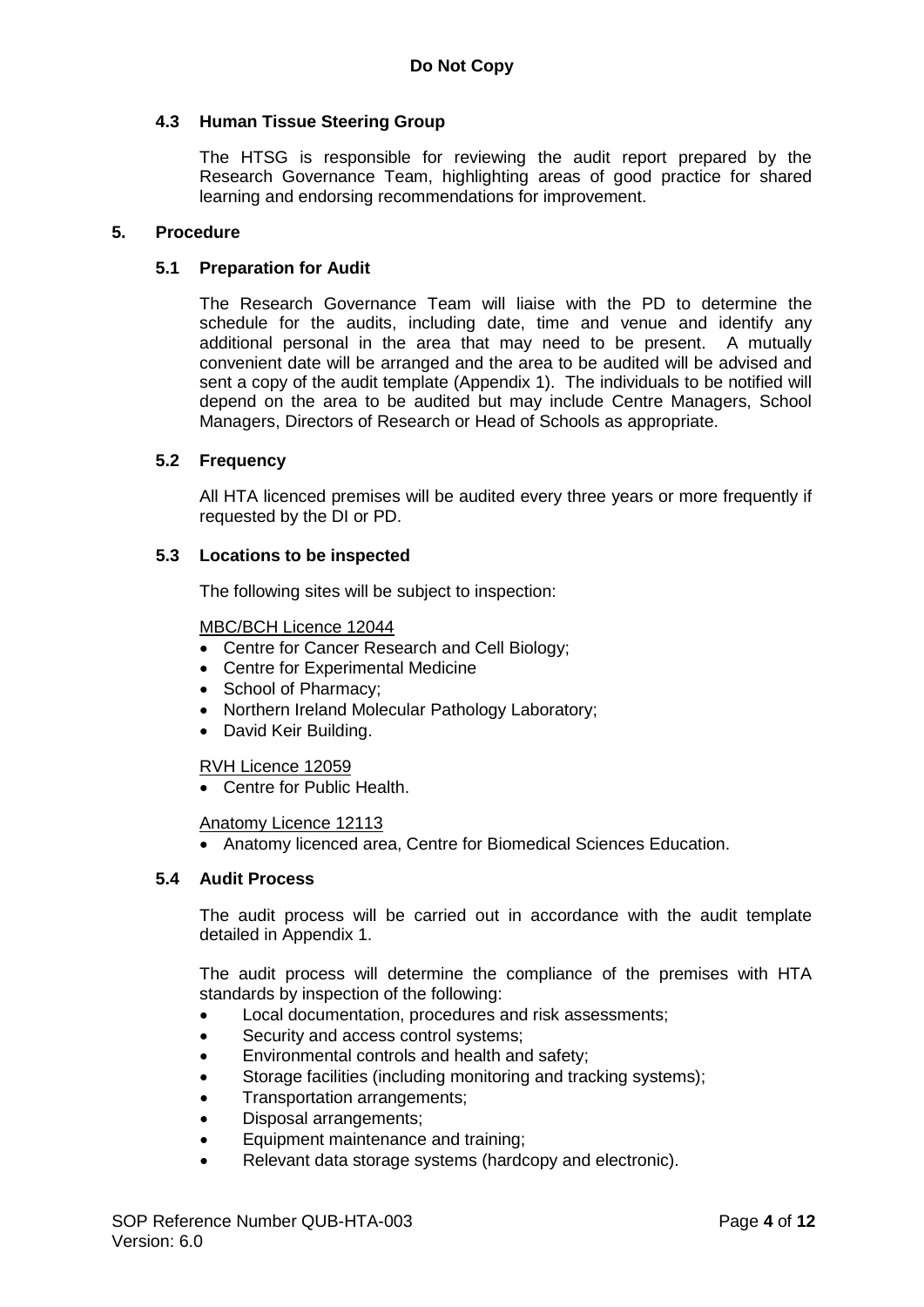#### **5.5 Audit Report and findings**

The audit team will compile a report detailing their findings, within four weeks of completing the audit. A template for the audit report is attached as Appendix 2.

The audit report will include:

- A list of identified non-conformities with HTA standards (graded as critical, major and minor);
- An assessment of how well HTA standards and guidance has been met and highlight areas of good practice;
- Where appropriate, a list of corrective actions to be taken to ensure compliance and a time scale for implementation;
- In the event of serious findings, a date for re-audit.

The audit report will be distributed to the DI, Directors of Research or Head of Schools as appropriate.

#### **5.6 Audit Outcome**

Where corrective actions are identified these will be discussed with the DI and the Director of Research or Head of School as appropriate and a time-scale agreed within which actions must be addressed. The level of follow-up required will be based on the nature of the audit findings. A follow-up visit may be scheduled or written assurances sought that recommendations have been implemented.

In the event that corrective action(s) is/are not completed in time for the re-audit, the Licence holder's representative will be notified. He/She or their nominee may deem it necessary to suspend all HT Act related activates until all actions are addressed.

#### **5.7 Audit close out**

Once all recommendations have been addressed and assurances gained the DI, PD, Director of Research or Head of School will be written to.

An aggregated report of audit activity and findings will be brought to the attention of the HTSG for their consideration and action, if required.

#### **6. References**

Human Tissue Authority<http://www.hta.gov.uk/> (last accessed May 2019)

Human Tissue Authority Code of Practice and Standards E Research <https://www.hta.gov.uk/hta-codes-practice-and-standards> (last accessed May 2019)

#### **7. Appendices**

| Appendix 1 | Audit template for HTA licenced premises        |
|------------|-------------------------------------------------|
| Appendix 1 | Audit report template for HTA licenced premises |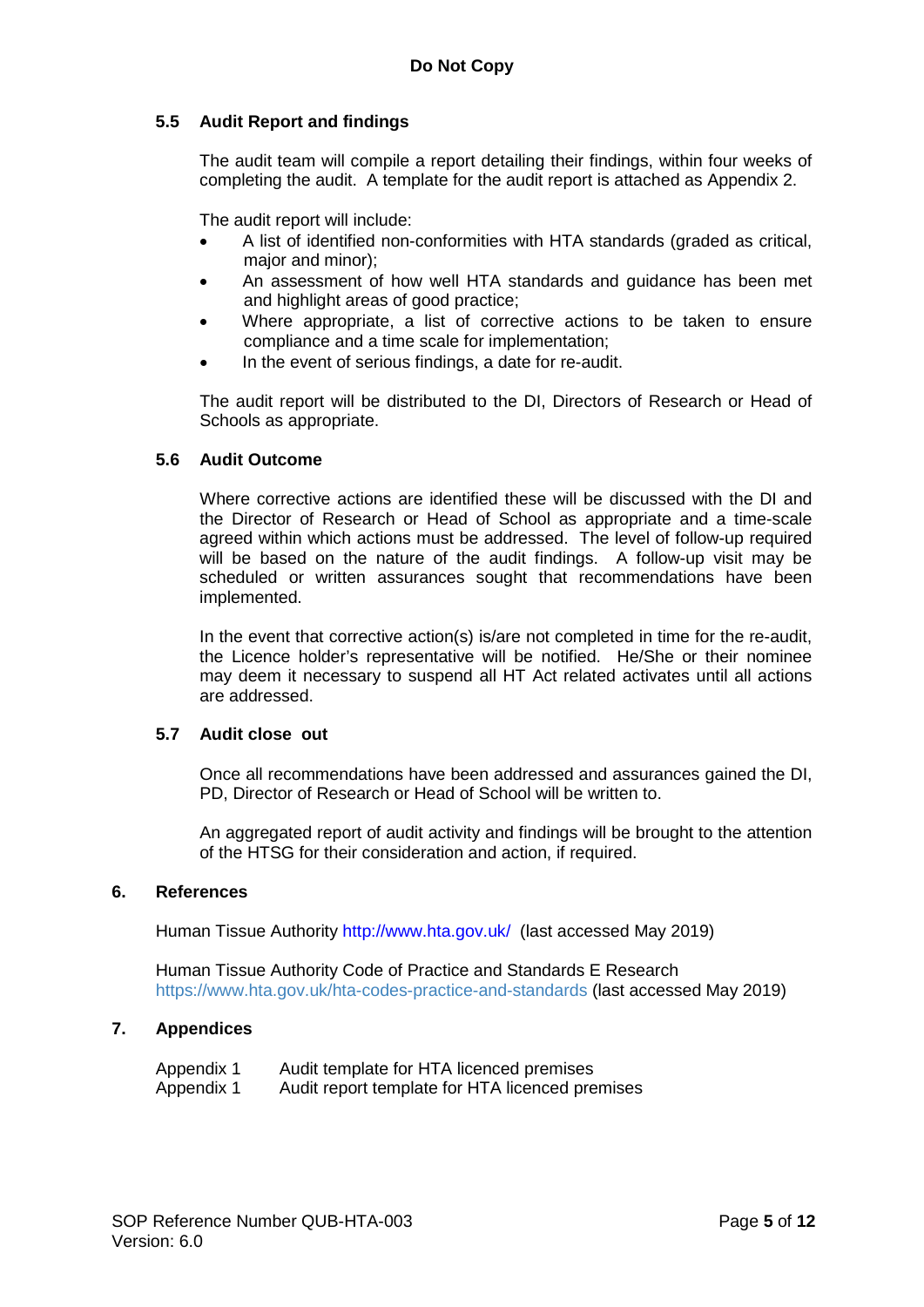## **Audit template for HTA licenced premises**

| <b>HTA Licence No:</b>                    | Site to be audited:       |
|-------------------------------------------|---------------------------|
| <b>Designated Individual:</b>             | <b>Person Designated:</b> |
| <b>Audit Personnel:</b>                   | <b>Audit Date:</b>        |
| Other personnel present during the audit: |                           |

| <b>Local documentation</b>                  | Yes.       | No        | N/A | <b>Comments</b> |
|---------------------------------------------|------------|-----------|-----|-----------------|
| Are Local Standard Operating Procedures     |            |           |     |                 |
| present for the HT Act related activities?  |            |           |     |                 |
| (seek copies)                               |            |           |     |                 |
| Are risk assessments present for HT Act     |            |           |     |                 |
| related activities?                         |            |           |     |                 |
| Are document control and review             |            |           |     |                 |
| methods in place for SOPs and RAs?          |            |           |     |                 |
| <b>Security and access</b>                  | <b>Yes</b> | <b>No</b> | N/A | <b>Comments</b> |
| In what areas are HT Act related activities |            |           |     |                 |
| carried out at the site?                    |            |           |     |                 |
| Is access to these areas or the site        |            |           |     |                 |
| controlled and restricted?                  |            |           |     |                 |
| Are locks or similar on doors if            |            |           |     |                 |
| necessary?                                  |            |           |     |                 |
| <b>Environmental controls</b>               | <b>Yes</b> | No        | N/A | <b>Comments</b> |
| Are there procedures in place to ensure     |            |           |     |                 |
| the health and safety of staff, students    |            |           |     |                 |
| and visitors?                               |            |           |     |                 |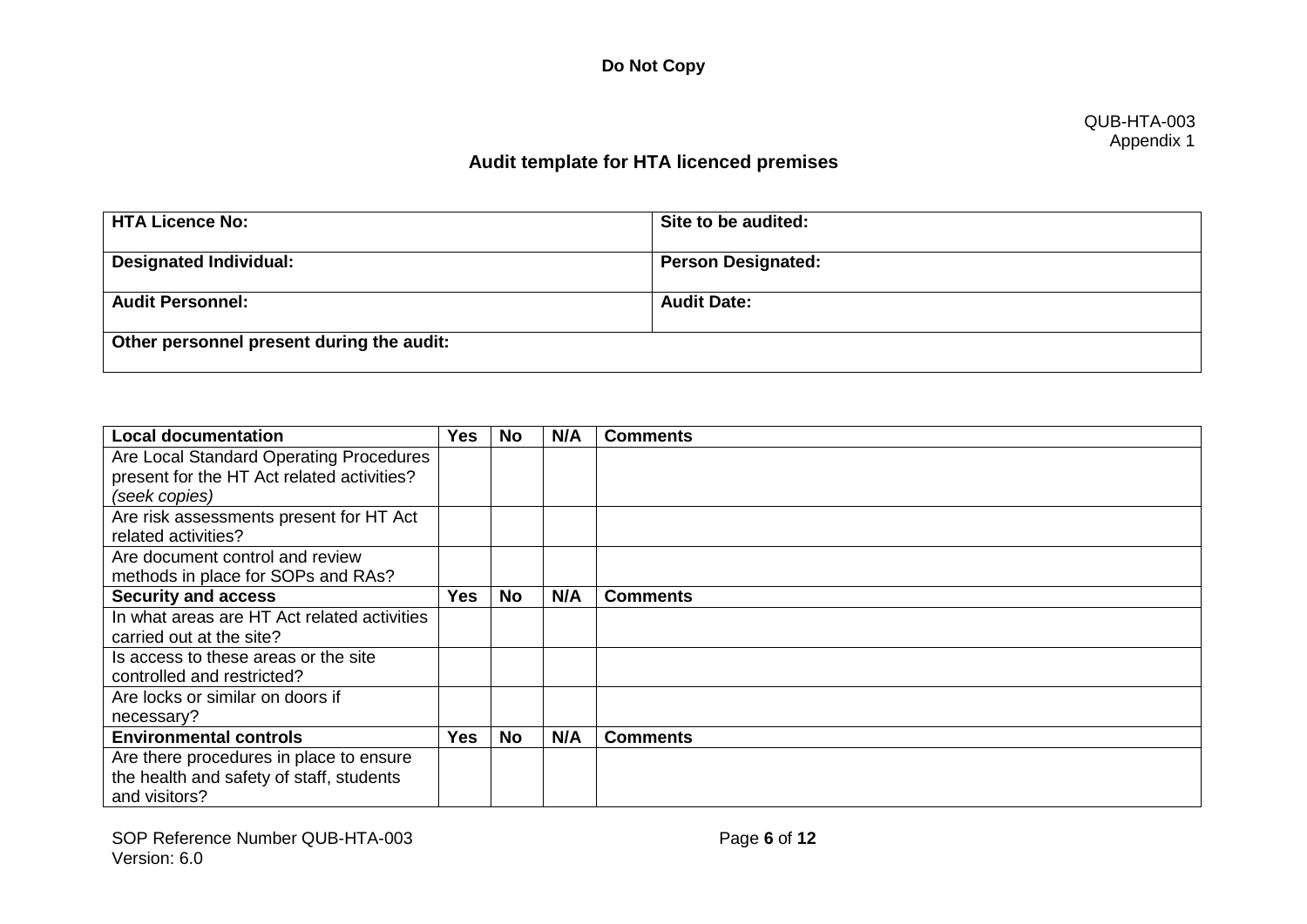| Are there procedures in place for the                   |            |           |     |                 |
|---------------------------------------------------------|------------|-----------|-----|-----------------|
| cleaning and decontamination of areas<br>and equipment? |            |           |     |                 |
| Is suitable personal protective equipment               |            |           |     |                 |
| provided for staff and students?                        |            |           |     |                 |
| <b>Storage</b>                                          | <b>Yes</b> | <b>No</b> | N/A | <b>Comments</b> |
| What locations are relevant material                    |            |           |     |                 |
| stored at? (include building name, room                 |            |           |     |                 |
| numbers, freezer/fridge identification                  |            |           |     |                 |
| numbers, fixed sample storage areas)                    |            |           |     |                 |
| Is the material stored in in a secure                   |            |           |     |                 |
| environment?                                            |            |           |     |                 |
| Are the storage conditions suitable for                 |            |           |     |                 |
| purpose?                                                |            |           |     |                 |
| Are temperature monitoring systems in                   |            |           |     |                 |
| place?                                                  |            |           |     |                 |
| (note method and how frequently                         |            |           |     |                 |
| temperatures are recorded)                              |            |           |     |                 |
| Are temperature warning systems in                      |            |           |     |                 |
| place?                                                  |            |           |     |                 |
| (note what systems are in use and the                   |            |           |     |                 |
| individuals who are required to respond                 |            |           |     |                 |
| when an alarm is raised)                                |            |           |     |                 |
| Are contingency plans in place in the                   |            |           |     |                 |
| event of storage unit failure?                          |            |           |     |                 |
| Are appropriate labelling systems in<br>place?          |            |           |     |                 |
| <b>Transportation</b>                                   | <b>Yes</b> | <b>No</b> | N/A | <b>Comments</b> |
| Are records maintained of material                      |            |           |     |                 |
| transport and delivery?                                 |            |           |     |                 |
| Is there a system in place for ensuring                 |            |           |     |                 |
| traceability of material during transport?              |            |           |     |                 |
| Are service level agreements in place                   |            |           |     |                 |
| with third party transport companies?                   |            |           |     |                 |
|                                                         |            |           |     |                 |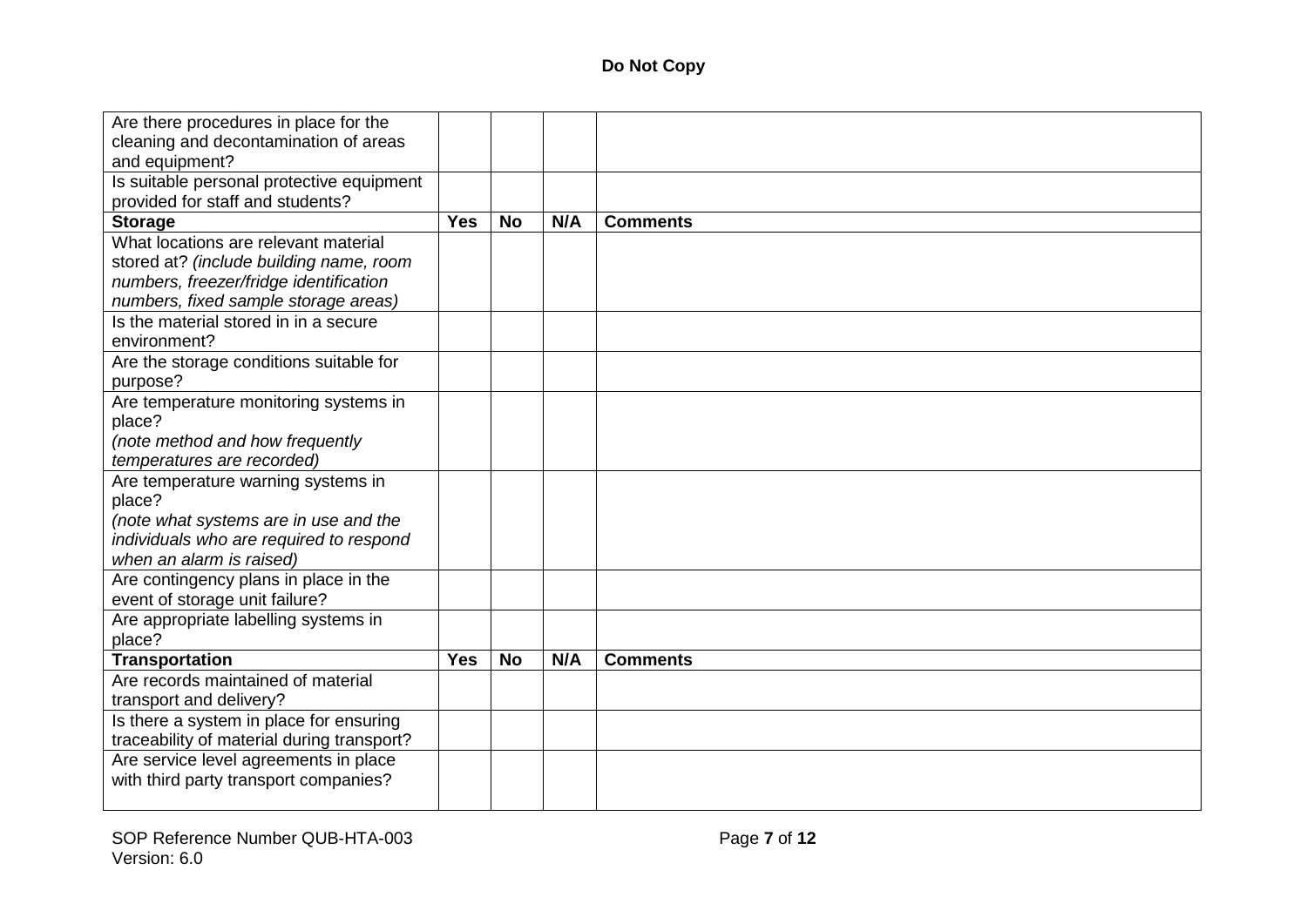| <b>Disposal</b>                                                                        | <b>Yes</b> | <b>No</b> | N/A | <b>Comments</b> |
|----------------------------------------------------------------------------------------|------------|-----------|-----|-----------------|
| Are there clear local procedures for                                                   |            |           |     |                 |
| disposal of material?                                                                  |            |           |     |                 |
| Does the disposal method comply with                                                   |            |           |     |                 |
| health and safety requirements?                                                        |            |           |     |                 |
| Are local disposal records available which                                             |            |           |     |                 |
| detail:                                                                                |            |           |     |                 |
| Date of disposal                                                                       |            |           |     |                 |
| Name of person undertaking the                                                         |            |           |     |                 |
| disposal                                                                               |            |           |     |                 |
| Unique sample ID number (or                                                            |            |           |     |                 |
| series)                                                                                |            |           |     |                 |
| Method of disposal                                                                     |            |           |     |                 |
| Reason for disposal                                                                    |            |           |     |                 |
| <b>Equipment</b>                                                                       | <b>Yes</b> | <b>No</b> | N/A | <b>Comments</b> |
| Are there maintenance records or service                                               |            |           |     |                 |
| contracts for equipment?                                                               |            |           |     |                 |
| Is there evidence of equipment calibration                                             |            |           |     |                 |
| or quality assurance mechanisms?                                                       |            |           |     |                 |
| Are instructions and training provided for                                             |            |           |     |                 |
| use for equipment where appropriate?                                                   |            |           |     |                 |
| <b>Data Storage</b>                                                                    | <b>Yes</b> | <b>No</b> | N/A | <b>Comments</b> |
| Is data collected held in a secure,                                                    |            |           |     |                 |
| restricted access location?                                                            |            |           |     |                 |
| Are electronic files/records stored on                                                 |            |           |     |                 |
| password protected computers?                                                          |            |           |     |                 |
| Are backup systems in place for the                                                    |            |           |     |                 |
| storage of electronic data?                                                            |            |           |     |                 |
| The above details recorded on<br>are correct and accurate to the best of my knowledge. |            |           |     |                 |
|                                                                                        |            |           |     |                 |
|                                                                                        |            |           |     |                 |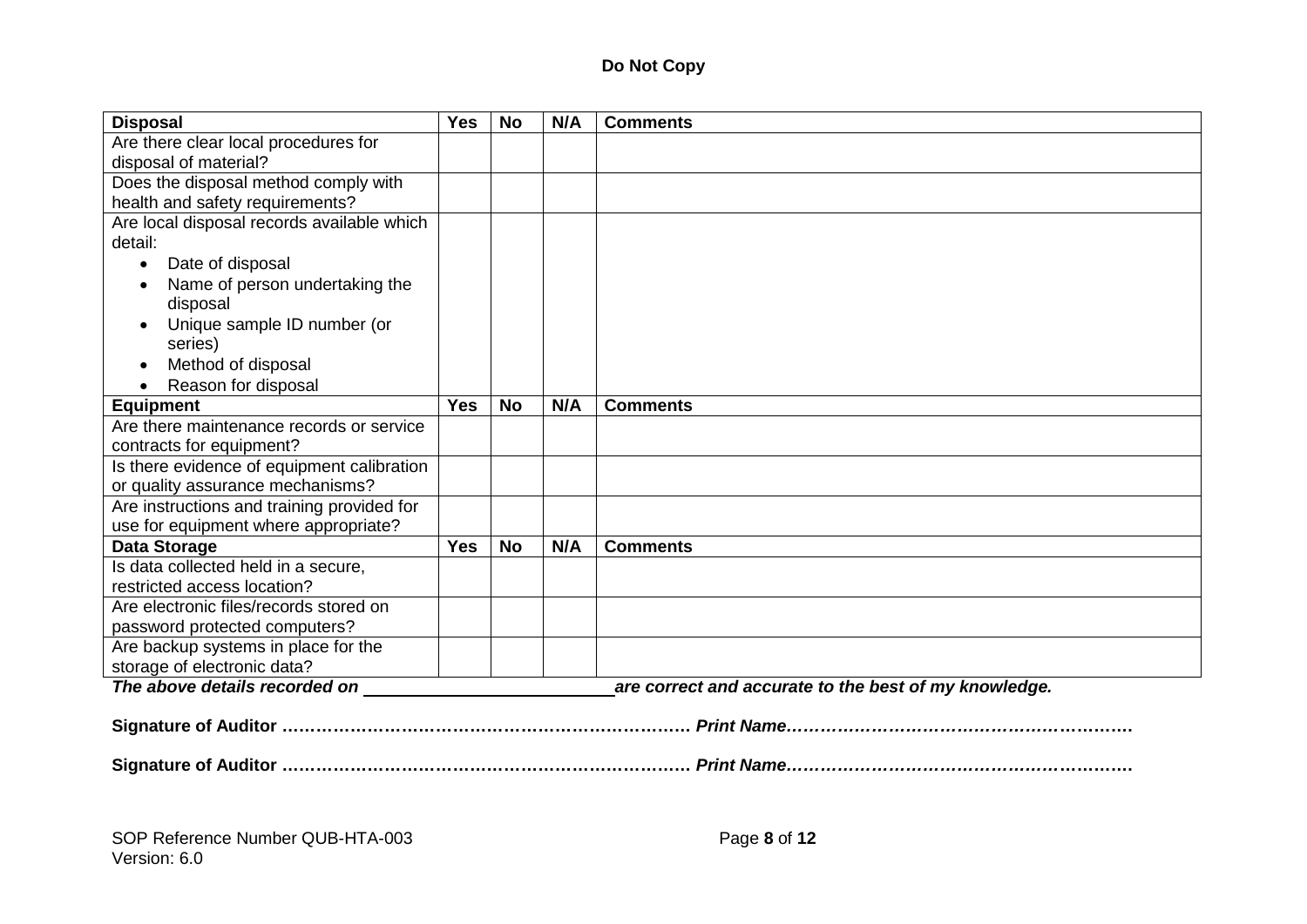**Do Not Copy**

QUB-HTA-003 Appendix2

### **Audit report template for HTA licenced premises**



| <b>HTA Licence No:</b>                    | Site to be audited:       |
|-------------------------------------------|---------------------------|
| <b>Designated Individual:</b>             | <b>Person Designated:</b> |
| <b>Audit Personnel:</b>                   | <b>Audit Date:</b>        |
| Other personnel present during the audit: |                           |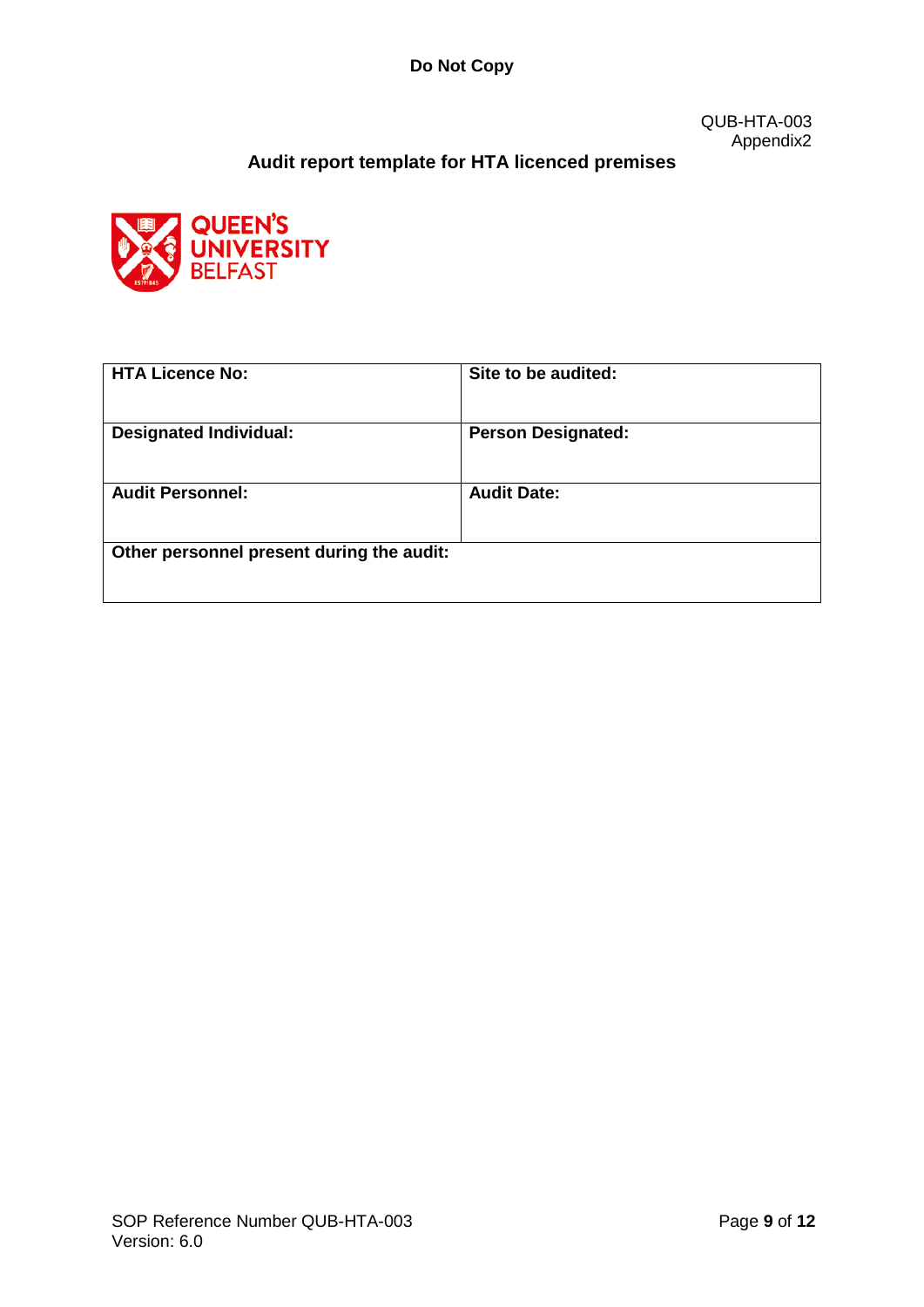#### **1. Introduction**

The purpose of this audit was to establish if the premises licenced by the Human Tissue Authority (HTA) were compliant with the requirements of Human Tissue Act, 2004 (HT Act), the licensing standards stipulated by the HTA and Queen's University, Belfast Standard Operating Procedures for Human Tissue.

This report documents the findings and observations made during the audit of [*insert premises/site*]*.* Shortfalls have been categorised according to HTA grading of seriousness and the actions required have been specified. Were there have been critical or major shortfalls the actions must be addressed within 4 weeks from the date of this report. For minor matters, these must be addressed within 3 months.

#### Grading audit shortfalls (as defined by the HTA)

#### **Critical shortfall**

- Where there is evidence that there is a significant risk to human safety and/or dignity or a breach of the HT Act or associated Directions or
- Where there is a combination of several major shortfalls, none of which is critical on its own, but which in combination could constitute a critical shortfall.

#### **Major shortfall**

A non-critical shortfall that:

- Poses a risk to human safety and/or dignity;
- Indicates a failure to satisfactorily carry out procedures;
- Indicates a breach of the HTA Code of Practices, the HT Act or other statutory guidelines;
- Has the potential to become a critical shortfall;
- Where the University's SOPs for human tissue have not been closely adhered to;
- Where there is a combination of several minor shortfalls, none of which is critical on its own, but which in combination could constitute a major shortfall.

#### **Minor shortfall**

A shortfall which indicates a departure from expected standards but cannot be categorised as a critical or major shortfall.

#### **2. Findings**

Shortfall findings and comments are summarised in the table below.

| <b>Local documentation</b>        | Yes | No        | N/A | <b>Comments</b> |
|-----------------------------------|-----|-----------|-----|-----------------|
| Are Local Standard Operating      |     |           |     |                 |
| Procedures present for the HT     |     |           |     |                 |
| Act related activities?           |     |           |     |                 |
| (seek copies)                     |     |           |     |                 |
| Are risk assessments present      |     |           |     |                 |
| for HT Act related activities?    |     |           |     |                 |
| Are document control and          |     |           |     |                 |
| review methods in place for       |     |           |     |                 |
| SOPs and RAs?                     |     |           |     |                 |
| <b>Security and access</b>        | Yes | <b>No</b> | N/A | <b>Comments</b> |
| In what areas are HT Act          |     |           |     |                 |
| related activities carried out at |     |           |     |                 |
| the site?                         |     |           |     |                 |
| Is access to these areas or the   |     |           |     |                 |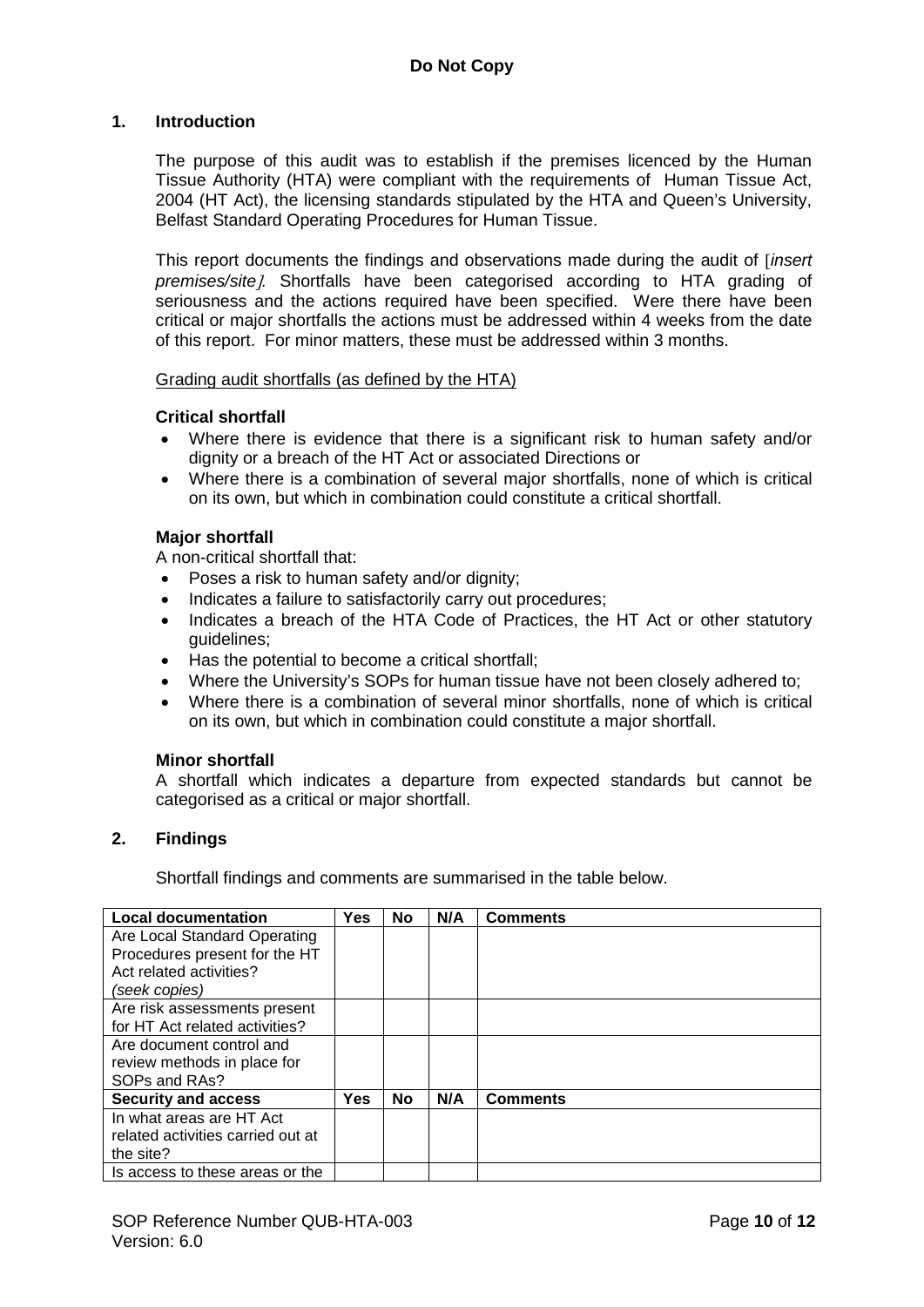| site controlled and restricted?            |            |           |     |                 |
|--------------------------------------------|------------|-----------|-----|-----------------|
| Are locks or similar on doors if           |            |           |     |                 |
| necessary?                                 |            |           |     |                 |
| <b>Environmental controls</b>              | <b>Yes</b> | <b>No</b> | N/A | <b>Comments</b> |
| Are there procedures in place              |            |           |     |                 |
| to ensure the health and safety            |            |           |     |                 |
| of staff, students and visitors?           |            |           |     |                 |
| Are there procedures in place              |            |           |     |                 |
| for the cleaning and                       |            |           |     |                 |
| decontamination of areas and               |            |           |     |                 |
| equipment?                                 |            |           |     |                 |
| Is suitable personal protective            |            |           |     |                 |
| equipment provided for staff               |            |           |     |                 |
| and students?                              |            |           |     |                 |
| <b>Storage</b>                             | Yes        | <b>No</b> | N/A | <b>Comments</b> |
| What locations are relevant                |            |           |     |                 |
|                                            |            |           |     |                 |
| material stored at? (include               |            |           |     |                 |
| building name, room numbers,               |            |           |     |                 |
| freezer/fridge identification              |            |           |     |                 |
| numbers, fixed sample storage              |            |           |     |                 |
| areas)                                     |            |           |     |                 |
| Is the material stored in in a             |            |           |     |                 |
| secure environment?                        |            |           |     |                 |
| Are the storage conditions                 |            |           |     |                 |
| suitable for purpose?                      |            |           |     |                 |
| Are temperature monitoring                 |            |           |     |                 |
| systems in place?                          |            |           |     |                 |
| (note method and how                       |            |           |     |                 |
| frequently temperatures are                |            |           |     |                 |
| recorded)                                  |            |           |     |                 |
| Are temperature warning                    |            |           |     |                 |
| systems in place?                          |            |           |     |                 |
| (note what systems are in use              |            |           |     |                 |
| and the individuals who are                |            |           |     |                 |
| required to respond when an                |            |           |     |                 |
| alarm is raised)                           |            |           |     |                 |
| Are contingency plans in place             |            |           |     |                 |
| in the event of storage unit               |            |           |     |                 |
| failure?                                   |            |           |     |                 |
| Are appropriate labelling                  |            |           |     |                 |
| systems in place?<br><b>Transportation</b> | <b>Yes</b> | <b>No</b> | N/A |                 |
| Are records maintained of                  |            |           |     | <b>Comments</b> |
| material transport and                     |            |           |     |                 |
| delivery?                                  |            |           |     |                 |
| Is there a system in place for             |            |           |     |                 |
| ensuring traceability of                   |            |           |     |                 |
| material during transport?                 |            |           |     |                 |
| Are service level agreements               |            |           |     |                 |
| in place with third party                  |            |           |     |                 |
| transport companies?                       |            |           |     |                 |
| <b>Disposal</b>                            | <b>Yes</b> | <b>No</b> | N/A | <b>Comments</b> |
| Are there clear local                      |            |           |     |                 |
| procedures for disposal of                 |            |           |     |                 |
| material?                                  |            |           |     |                 |
| Does the disposal method                   |            |           |     |                 |
| comply with health and safety              |            |           |     |                 |
| requirements?                              |            |           |     |                 |
| Are local disposal records                 |            |           |     |                 |
|                                            |            |           |     |                 |